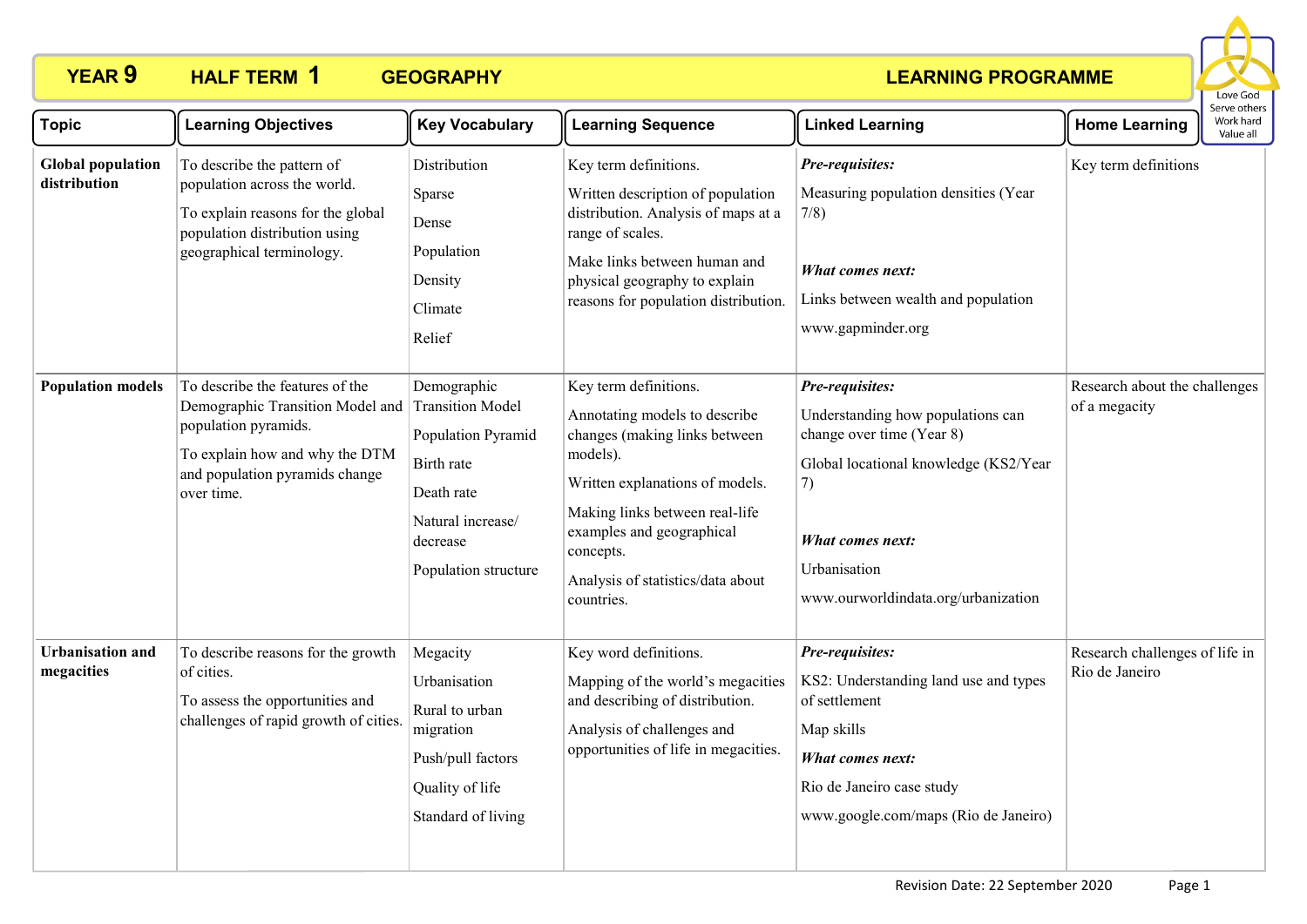

| <b>Topic</b>                                            | <b>Learning Objectives</b>                                                                                                                                                  | <b>Key Vocabulary</b>                                                                                                           | <b>Learning Sequence</b>                                                                                                                                                                                                                                                              | <b>Linked Learning</b>                                                                                                                                                                                     | <b>Home Learning</b>                                       | Serve others<br>Work hard<br>Value all |
|---------------------------------------------------------|-----------------------------------------------------------------------------------------------------------------------------------------------------------------------------|---------------------------------------------------------------------------------------------------------------------------------|---------------------------------------------------------------------------------------------------------------------------------------------------------------------------------------------------------------------------------------------------------------------------------------|------------------------------------------------------------------------------------------------------------------------------------------------------------------------------------------------------------|------------------------------------------------------------|----------------------------------------|
| <b>Megacity</b> case<br>study: Rio de<br><b>Janeiro</b> | To describe the location and<br>characteristics of Rio de Janeiro.<br>To explain why Rio de Janeiro has<br>experienced rapid population<br>growth.                          | Rural to urban<br>migration<br>Population distribution<br>Global importance<br>National importance<br>Newly Emerging<br>Economy | Mapping exercise.<br>Timeline of growth of Rio de<br>Janeiro.<br>Assessing factors influencing Rio's<br>growth (E.G. Diamond 9).                                                                                                                                                      | Pre-requisites:<br>KS2: Physical/human characteristics of<br>South America<br>What comes next:<br>Life in favelas: www.google.com/maps<br>www.coolgeography.co.uk<br>Links KS4: Challenges in NEE/LIC city | Key term definitions                                       |                                        |
| <b>Challenges and</b><br>in Rio.                        | To describe the challenges and<br>opportunities of life opportunities for people in Rio de<br>Janeiro.<br>To evaluate solutions to challenges<br>of life in Rio de Janeiro. | Social<br>Economic<br>Environmental<br>Political<br>Favela<br>Informal employment                                               | Describing the conditions in a<br>favela (analysing photographs and<br>data)<br>Categorising challenges into social,<br>economic, environmental.<br>Discussion of ways to improve<br>favela conditions.<br>Analysis of strategies of improving<br>favelas.<br>GCSE exam question.     | Pre-requisites:<br>Housing problems (links to Year 8)<br>Extended writing skills<br>What comes next:<br>www.olympic.org/rio-2016<br>Links KS4: Challenges in NEE/LIC city                                  | Research the main tourist<br>attractions in Rio de Janeiro |                                        |
| <b>The Rio Olympics</b><br>and tourism                  | To describe the impacts tourism<br>and the 2016 Olympics have had on<br>Rio de Janeiro.<br>To evaluate the successes and<br>failures of the 2016 Olympics.                  | Tourism<br>Regeneration<br>Services<br>Community<br>Development<br>Investment<br>Stakeholder                                    | Sorting activity (positives and<br>negatives of the 2016 Olympics).<br>Investigation of the stakeholders<br>affected by the 2016 Olympics.<br>Decision Making Exercise<br>(evaluate the effectiveness of the<br>2016 Olympics on improving Rio<br>de Janeiro).<br>GCSE exam question. | Pre-requisites:<br><b>Evaluation</b> skills<br>Understanding of social problems in Rio<br>de Janeiro<br>What comes next:<br>End of topic assessment                                                        | Revise for end of topic<br>assessment                      |                                        |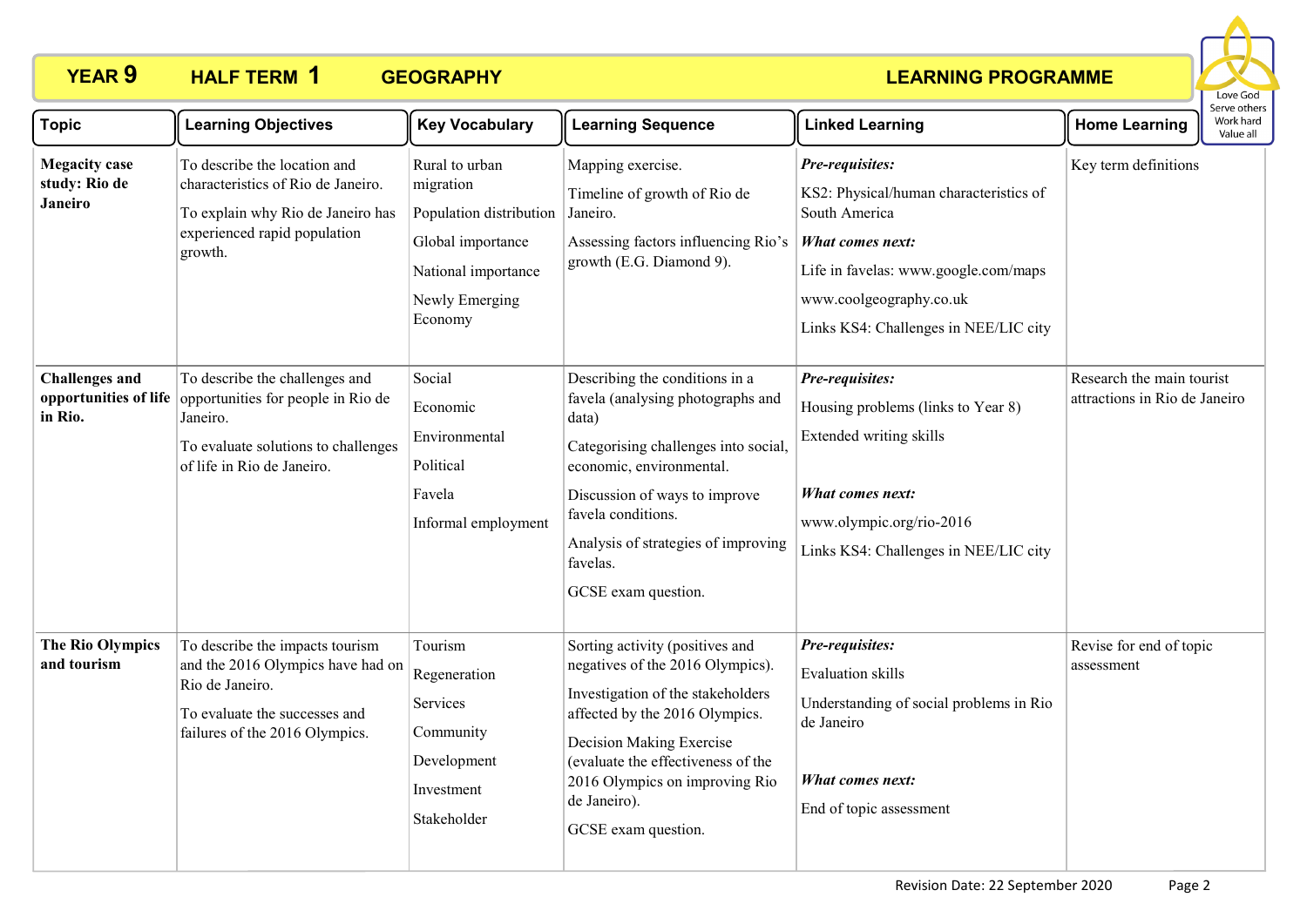

| <b>Topic</b>            | <b>Learning Objectives</b>                                                                                                                              | <b>Key Vocabulary</b>                                                                                           | <b>Learning Sequence</b>                                                                                                                                                                                                          | <b>Linked Learning</b>                                                                                                                                                                                | <b>Home Learning</b>         | Serve others<br>Work hard<br>Value all |
|-------------------------|---------------------------------------------------------------------------------------------------------------------------------------------------------|-----------------------------------------------------------------------------------------------------------------|-----------------------------------------------------------------------------------------------------------------------------------------------------------------------------------------------------------------------------------|-------------------------------------------------------------------------------------------------------------------------------------------------------------------------------------------------------|------------------------------|----------------------------------------|
|                         | Layers of the Earth   To describe the features of the<br>layers of the Earth.<br>To explain how convection currents<br>happen.                          | Tectonic plates<br>Inner core<br>Outer core<br>Mantle<br>Crust<br>Convection currents                           | Key term definitions.<br>Annotated cross-section of Earth to<br>describe the key layers.<br>Written explanation of convection<br>currents.                                                                                        | Pre-requisites:<br>KS2: Global physical geography<br>What comes next:<br>Links to KS4: Natural Hazards (tectonic)                                                                                     | Key term definitions         |                                        |
| <b>Tectonic plates</b>  | To describe the different<br>boundaries between tectonic plates.<br>To explain how plate movement<br>creates different hazards at plate<br>boundaries.  | Constructive<br>Destructive<br>Conservative<br>Subduction<br>Ocean trench<br>Continental crust<br>Oceanic crust | Key term definitions.<br>Linking key features to specific<br>plate types (Oceanic/Continental).<br>Annotated diagrams of plate<br>boundaries to show their key<br>characteristics.<br>GCSE exam question.                         | Pre-requisites:<br>Global geography (regions)<br>Extended writing skills<br>What comes next:<br>Links to KS4: Natural Hazards (tectonic)<br><b>BBC</b> Bitesize: Tectonics<br>www.coolgeography.co.uk | Key term definitions         |                                        |
| <b>Volcanic hazards</b> | To describe the different types of<br>volcanoes and how they form.<br>To explain how living near<br>volcanoes can have both positives<br>and negatives. | Shield volcano<br>Composite volcano<br>Eruption<br>Agriculture<br>Risk<br>Magma/lava<br>Pyroclastic flow        | Annotated diagrams of volcano<br>cross-sections.<br>Categorising impacts of a volcanic<br>eruption to judge positives and<br>negatives.<br>Application of ideas to a case study<br>of a volcanic eruption.<br>GCSE exam question. | Pre-requisites:<br>KS2 curriculum (understanding features<br>of volcanoes)<br>What comes next:<br>Links to KS4: Natural Hazards (tectonic)<br><b>BBC</b> Bitesize: Tectonics                          | Research an earthquake event |                                        |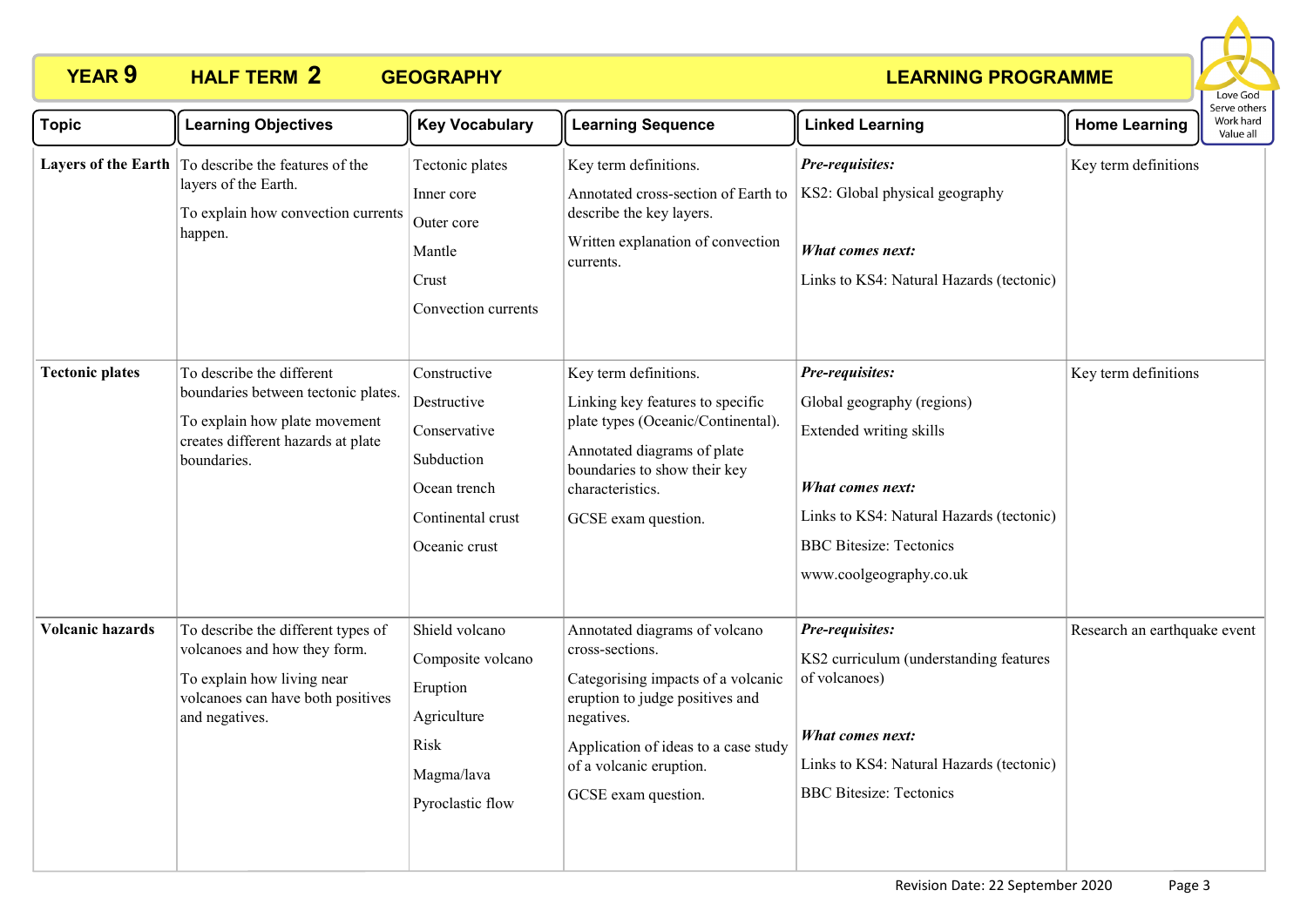

| <b>Topic</b>                     | <b>Learning Objectives</b>                                                                                                                                     | <b>Key Vocabulary</b>                                                                          | <b>Learning Sequence</b>                                                                                                                                                                                                                             | <b>Linked Learning</b>                                                                                                                                                                                    | <b>Home Learning</b>                                 | Work hard<br>Value all |
|----------------------------------|----------------------------------------------------------------------------------------------------------------------------------------------------------------|------------------------------------------------------------------------------------------------|------------------------------------------------------------------------------------------------------------------------------------------------------------------------------------------------------------------------------------------------------|-----------------------------------------------------------------------------------------------------------------------------------------------------------------------------------------------------------|------------------------------------------------------|------------------------|
| <b>Causes of</b><br>earthquakes  | To describe the conditions needed<br>for an earthquake to happen.<br>To understand how different factors<br>can influence the risk of an<br>earthquake hazard. | Epicentre<br>Focus<br>Seismic waves<br>Fault line<br><b>Richter Scale</b><br>Mercalli Scale    | Annotated diagram showing<br>characteristics of an earthquake.<br>Discussion and explanation how<br>factors can affect earthquake risk.<br>Application of theory to real life<br>examples.<br>GCSE exam question.                                    | Pre-requisites:<br>KS2 curriculum (understanding features<br>of earthquakes)<br><b>What comes next:</b><br>Links to KS4: Natural Hazards (tectonic)                                                       | Key term definitions<br>Research an earthquake event |                        |
| <b>Impacts of</b><br>earthquakes | To describe the short-term and long<br>-term impacts of earthquakes.<br>To compare earthquake events in a<br>HIC and LIC.                                      | Short-term<br>Long-term<br>Immediate impact<br>Response<br>Environmental<br>Social<br>Economic | Categorising earthquake impacts<br>into environmental, social,<br>economic/long-term, short term.<br>Investigation of earthquake impacts<br>in two case study examples (HIC/<br>LIC)<br>Written comparison of earthquake<br>events in a HIC and LIC. | Pre-requisites:<br>Links to previous lesson terminology<br>Year 7/8 links: Regions of the world<br>What comes next:<br>Links to KS4: Natural Hazards (tectonic)<br>Links between earthquakes and tsunamis | Research 2004 Asian tsunami                          |                        |
| <b>Tsunamis</b>                  | To describe how tsunamis occur<br>and their key characteristics.<br>To explain the impacts of a tsunami<br>using a case study.                                 | Earthquake<br>Tsunami<br>Ocean trench<br>Fault line<br>Immediate impacts<br>Long-term impacts  | Annotated diagram and description<br>of how tsunamis occur.<br>Investigation of the short-term/long<br>-term impacts of the 2004 Asian<br>tsunami.<br>Written newspaper article on the<br>impacts of the 2004 Asian tsunami.                         | Pre-requisites:<br>Understanding of plate movement<br>(previous lessons)<br>Understanding of earthquakes<br>What comes next:<br>End of topic assessment                                                   | Revise for end of topic<br>assessment                |                        |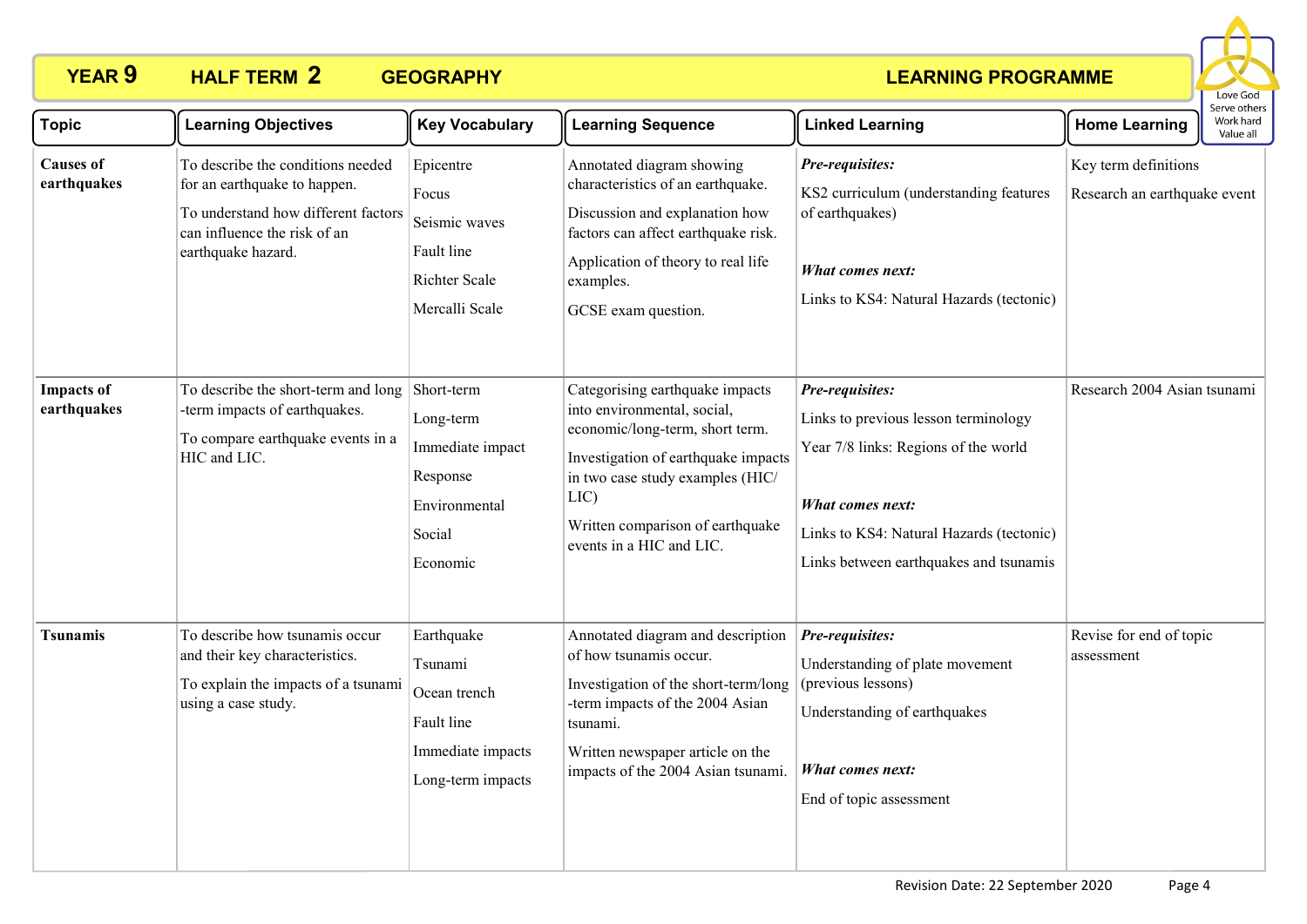

| <b>Topic</b>                                          | <b>Learning Objectives</b>                                                                                                                                                                       | <b>Key Vocabulary</b>                                                                                             | <b>Learning Sequence</b>                                                                                                                                                                        | <b>Linked Learning</b>                                                                                                                                     | <b>Home Learning</b>                                             | serve others<br>Work hard<br>Value all |
|-------------------------------------------------------|--------------------------------------------------------------------------------------------------------------------------------------------------------------------------------------------------|-------------------------------------------------------------------------------------------------------------------|-------------------------------------------------------------------------------------------------------------------------------------------------------------------------------------------------|------------------------------------------------------------------------------------------------------------------------------------------------------------|------------------------------------------------------------------|----------------------------------------|
| <b>Measuring</b><br>development                       | To understand how development<br>can be measured using<br>development indicators<br>To compare countries using<br>development indicators                                                         | <b>GDP</b><br>HDI<br>Literacy rate<br>Life expectancy<br>Infant mortality                                         | Key word definitions<br>Analysis of statistics to draw<br>comparisons<br>Written comparisons of countries<br>of different development levels                                                    | Pre-requisites:<br>Maths/statistics skills<br><b>What comes next:</b><br>Links to development topic (KS4)<br>Causes of the development gap                 | Research a developing<br>country                                 |                                        |
| <b>Causes of the</b><br>development gap               | To describe reasons why some<br>countries develop slower than<br>others<br>To assess how significant factors<br>can be in preventing development                                                 | Conflict<br>Trade<br>Colonialism<br>Landlocked<br>Drought                                                         | Comparison of countries using<br>indicators<br>Examining different factors linked<br>to the development gap<br>Looking at examples of countries<br>and factors involved in their<br>development | Pre-requisites:<br>Knowledge of development indicators<br>What comes next:<br>Links to development topic (KS4)<br>Strategies to reduce the development gap | Additional research on factors<br>affecting individual countries |                                        |
| <b>Strategies to</b><br>reduce the<br>development gap | To describe how investment,<br>industrial development and tourism<br>can reduce the development gap<br>To assess whether investing in a<br>country just results in exploiting<br>their resources | Transnational<br>Corporations (TNCs)<br>Foreign Direct<br>Investment (FDI)<br>Multiplier effect<br>Tourism<br>Aid | Comparisons of top down and<br>bottom up investment<br>Identify different TNCs<br>Describe multiplier effect using<br>example of Shenzen, China                                                 | Pre-requisites:<br>Knowledge of well known TNCS/global<br>brands<br>What comes next:<br>Links to development topic (KS4)<br>India (TNCs-Bhopal Disaster)   |                                                                  |                                        |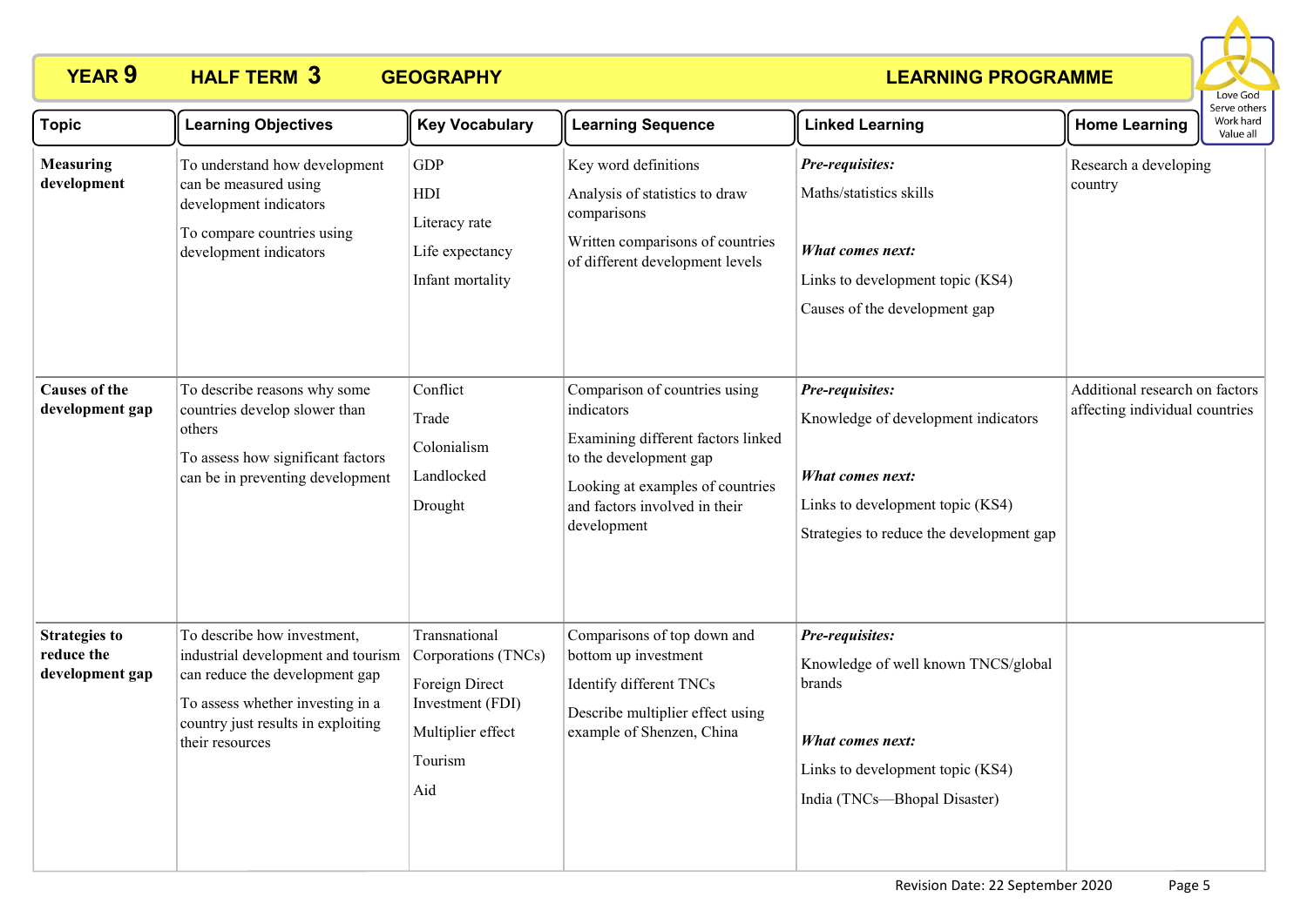

| <b>Topic</b>                    | <b>Learning Objectives</b>                                                                                                                                                                                         | <b>Key Vocabulary</b>                                                                          | <b>Learning Sequence</b>                                                                                                                                    | <b>Linked Learning</b>                                                                                                                                     | <b>Home Learning</b>                             | Serve others<br>Work hard<br>Value all |
|---------------------------------|--------------------------------------------------------------------------------------------------------------------------------------------------------------------------------------------------------------------|------------------------------------------------------------------------------------------------|-------------------------------------------------------------------------------------------------------------------------------------------------------------|------------------------------------------------------------------------------------------------------------------------------------------------------------|--------------------------------------------------|----------------------------------------|
| <b>Introduction to</b><br>India | To describe key facts about the<br>features and development of India<br>To identify areas of inequality<br>within India<br>To describe India's main trading<br>relationships and links to the rest of<br>the world | Inequality<br>Life expectancy<br>Urban population<br>Trade links                               | Mind Map of existing knowledge<br>about India<br>Describing India's location<br>Examining India's development<br>using statistics                           | Pre-requisites:<br>History (context-colonialism)<br>Maths/statistical skills<br>Locational/atlas skills<br>What comes next:<br>TNCs in India               | Research India's economy<br>and main trade links |                                        |
| <b>TNCs</b> in India            | To describe why TNCs would<br>operate in an NEE country.<br>To evaluate the positives and<br>negatives of TNCs in India.<br>To summarise the issues of the<br>Bhopal industrial disaster.                          | <b>TNCs</b><br>Outsourcing<br>Multiplier effect<br>Investment<br>Development<br>Infrastructure | Identifying global brands<br>Case study of Unilever in India<br>Exam question to evaluated<br>advantages and disadvantages<br>Newspaper report              | Pre-requisites:<br>Knowledge of TNCs<br><b>What comes next:</b><br>Mumbai Slums<br>Links to NEE case studies (KS4)                                         |                                                  |                                        |
| Life in Mumbai's<br>slums       | To describe where Dharavi is<br>located and the conditions in the<br>slum<br>To explain where Dharavi is<br>located and the conditions in the<br>slum in detail using geographical<br>terminology                  | Slum<br>Shanty town<br>Sanitation<br>Services<br>Quality of life                               | Identify key aspects of slum living<br>Produce 'Intelligent Graffiti' on A3<br>Identify issues in slums by<br>watching Slumming It video<br>Peer assessment | Pre-requisites:<br>Knowledge of urbanisation from<br>Population unit<br><b>What comes next:</b><br>Links to Urbanisation in KS4<br>End of topic assessment | Revise for end of topic test                     |                                        |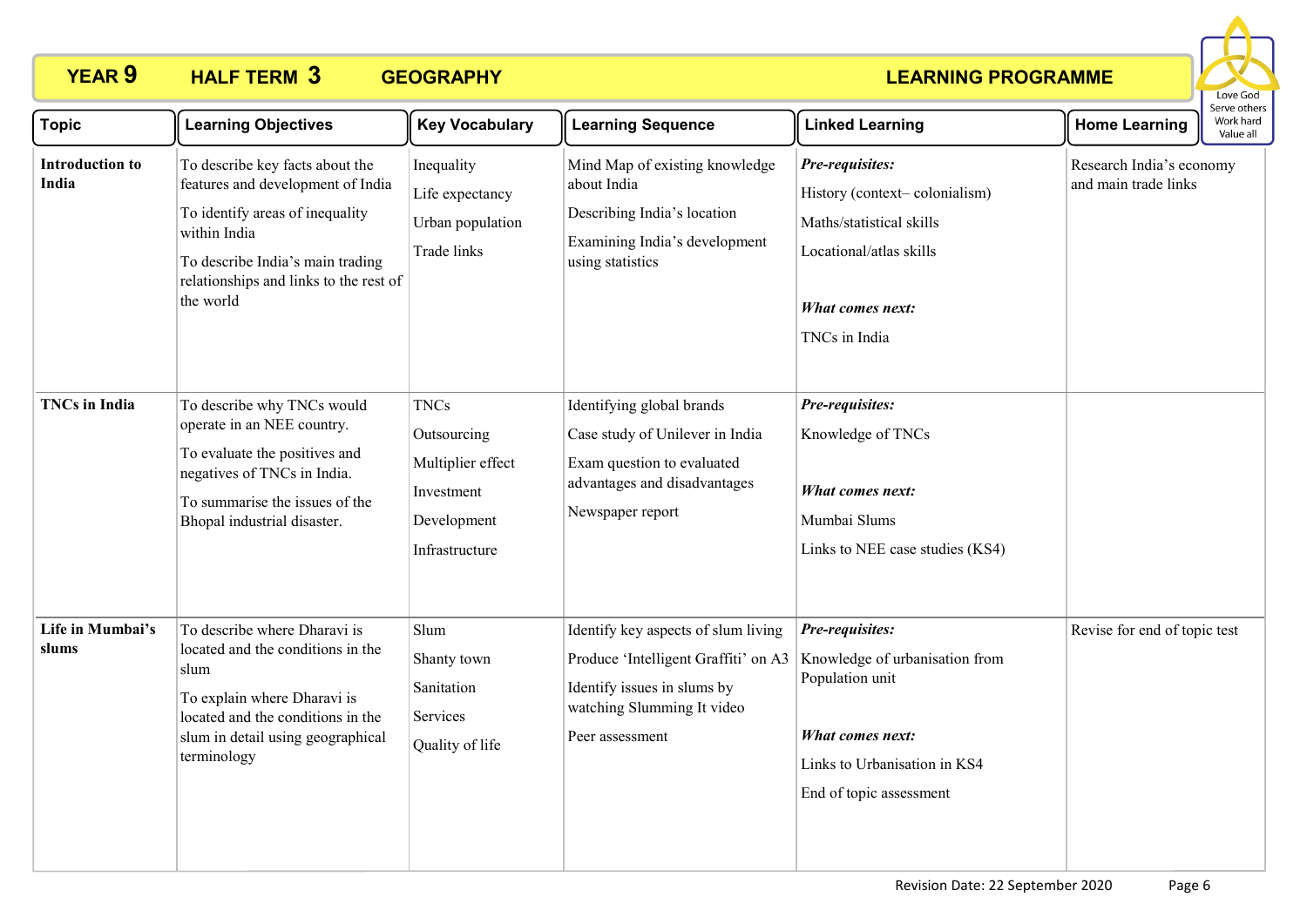

| <b>Topic</b>                                                              | <b>Learning Objectives</b>                                                                                                                                                                                                                     | <b>Key Vocabulary</b>                                                                                                             | <b>Learning Sequence</b>                                                                                                        | <b>Linked Learning</b>                                                                                                                                        | <b>Home Learning</b>                      | Serve others<br>Work hard<br>Value all |
|---------------------------------------------------------------------------|------------------------------------------------------------------------------------------------------------------------------------------------------------------------------------------------------------------------------------------------|-----------------------------------------------------------------------------------------------------------------------------------|---------------------------------------------------------------------------------------------------------------------------------|---------------------------------------------------------------------------------------------------------------------------------------------------------------|-------------------------------------------|----------------------------------------|
| <b>Coastal processes</b><br>(erosion,<br>weathering, LSD)                 | To use geographical terms<br>appropriately, can link and order<br>processes and use diagramming<br>techniques<br>To use geographical terms<br>appropriately, can describe how<br>processes bring about changes<br>between places and over time | Erosion<br>Weathering<br>Longshore drift<br>Fetch<br>Hydraulic action<br>Mass movement                                            | Video to identify processes<br>Identifying wave types<br>Describe types of erosion processes<br>Examine mass movement processes | Pre-requisites:<br>Links to KS3 Science (weathering)<br>Links to KS4 Geography Coasts<br>What comes next:<br>Landforms of coastal erosion                     | Research on coastal features              |                                        |
| <b>Coastal landforms</b><br>of erosion (cave,<br>arch headlands,<br>bays) | To use geographical terms in the<br>appropriate context to connect<br>physical features to specific<br>processes<br>To use geographical terms to<br>describe how processes bring about<br>changes between places over time                     | Stack, stump, arch<br>Headlands and Bays<br>Wave cut platform<br>Erosion<br>Hydraulic action<br>Abrasion<br>Attrition<br>Solution | Sequencing of headland erosion<br>features<br>Annotation of coastal landforms<br>Exam question practice                         | Pre-requisites:<br>Knowledge of erosion processes from<br>Year 7 Rivers topic<br>What comes next:<br>Landforms of deposition<br>Links to KS4 Geography Coasts | Research coastal management<br>case study |                                        |
| <b>Landforms</b> of<br>deposition (spits,<br>bars, tombolos)              | To use geographical terms<br>appropriately, can link and order<br>processes and use diagramming<br>techniques<br>To use geographical terms<br>appropriately, can describe how<br>processes bring about changes<br>between places and over time | Spits<br><b>Bars</b><br>Tombolos<br>Transportation<br>Longshore drift                                                             | Video clip<br>Maps from memory task<br>Annotated diagrams<br>Exam question practice                                             | Pre-requisites:<br>Understanding of coastal processes<br>What comes next:<br>Links to KS4 Geography Coasts                                                    |                                           |                                        |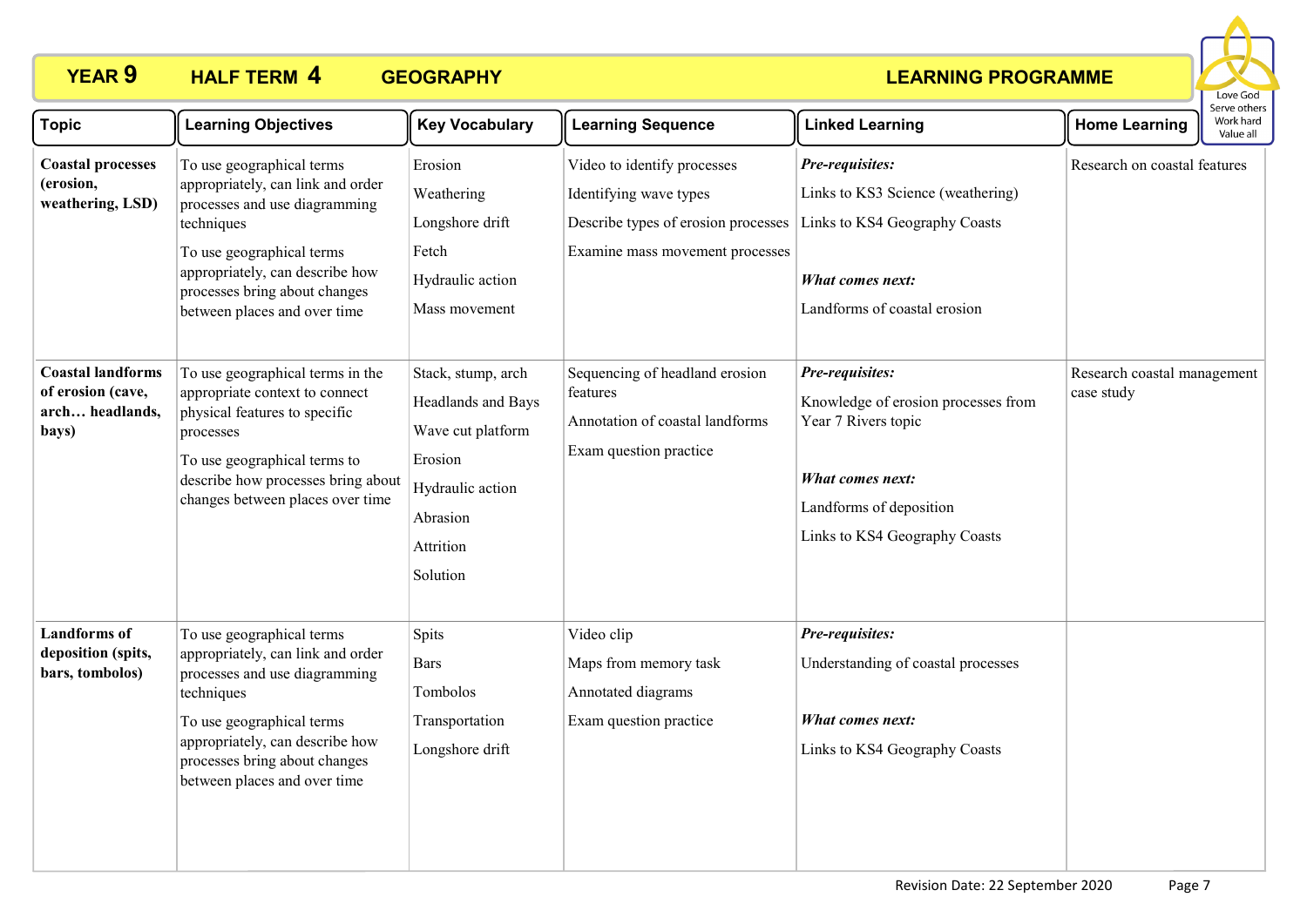

| <b>Topic</b>                          | <b>Learning Objectives</b>                                                                                                                      | <b>Key Vocabulary</b>                                                            | <b>Learning Sequence</b>                                                                                                                                                                                                | <b>Linked Learning</b>                                                                                                                                                     | <b>Home Learning</b>                          | Serve others<br>Work hard<br>Value all |
|---------------------------------------|-------------------------------------------------------------------------------------------------------------------------------------------------|----------------------------------------------------------------------------------|-------------------------------------------------------------------------------------------------------------------------------------------------------------------------------------------------------------------------|----------------------------------------------------------------------------------------------------------------------------------------------------------------------------|-----------------------------------------------|----------------------------------------|
| Human uses of the<br>coast            | To understand how humans use the<br>coast as a resource<br>To look evaluate fishing and<br>tourism as human activities at the<br>coast          | Resources<br>Tourism<br>Fishing<br>Overfishing                                   | Mind mapping how the coast is<br>used as a resource<br>Focus on tourism-complete<br>worksheet on tourism at the coast<br>Investigation into fishing and<br>overfishing, class discussion on<br>issues involved          | Pre-requisites:<br>Knowledge of tourism<br>What comes next:<br>Links to tourism in KS4 Geography                                                                           |                                               |                                        |
| Coastal erosion -<br>general problems | To understand how coastal erosion<br>can cause problems for people at<br>the coast<br>To begin to evaluate how we can<br>manage coastal erosion | Sea defences<br>Hard engineering<br>Soft Engineering                             | Watch video on Holderness case<br>study<br>Complete case study sheet to<br>understand why erosion is so rapid<br>here, and how humans are affected                                                                      | Pre-requisites:<br>Knowledge of erosion processes and<br>basic rock types<br>What comes next:<br>Evaluation of hard and soft engineering<br>Links to coastal erosion (KS4) | Research how we can manage<br>coastal erosion |                                        |
| <b>Managing coastal</b><br>erosion    | To understand how we can use<br>different approachs to managing<br>coastal erosion<br>To evaluate hard and soft<br>engineering approaches       | Sea walls<br>Groynes<br>Long shore drift<br>Beach nourishment<br>Managed retreat | Recap the reasons for and effects of $\left  Pre\text{-}requires: \right $<br>coastal erosion<br>Complete table on different types<br>of management, soft and hard<br>engineering<br>Evaluation of both types of method | Knowledge of hard and soft engineering<br>What comes next:<br>Case study. Links to KS4 Geography.                                                                          |                                               |                                        |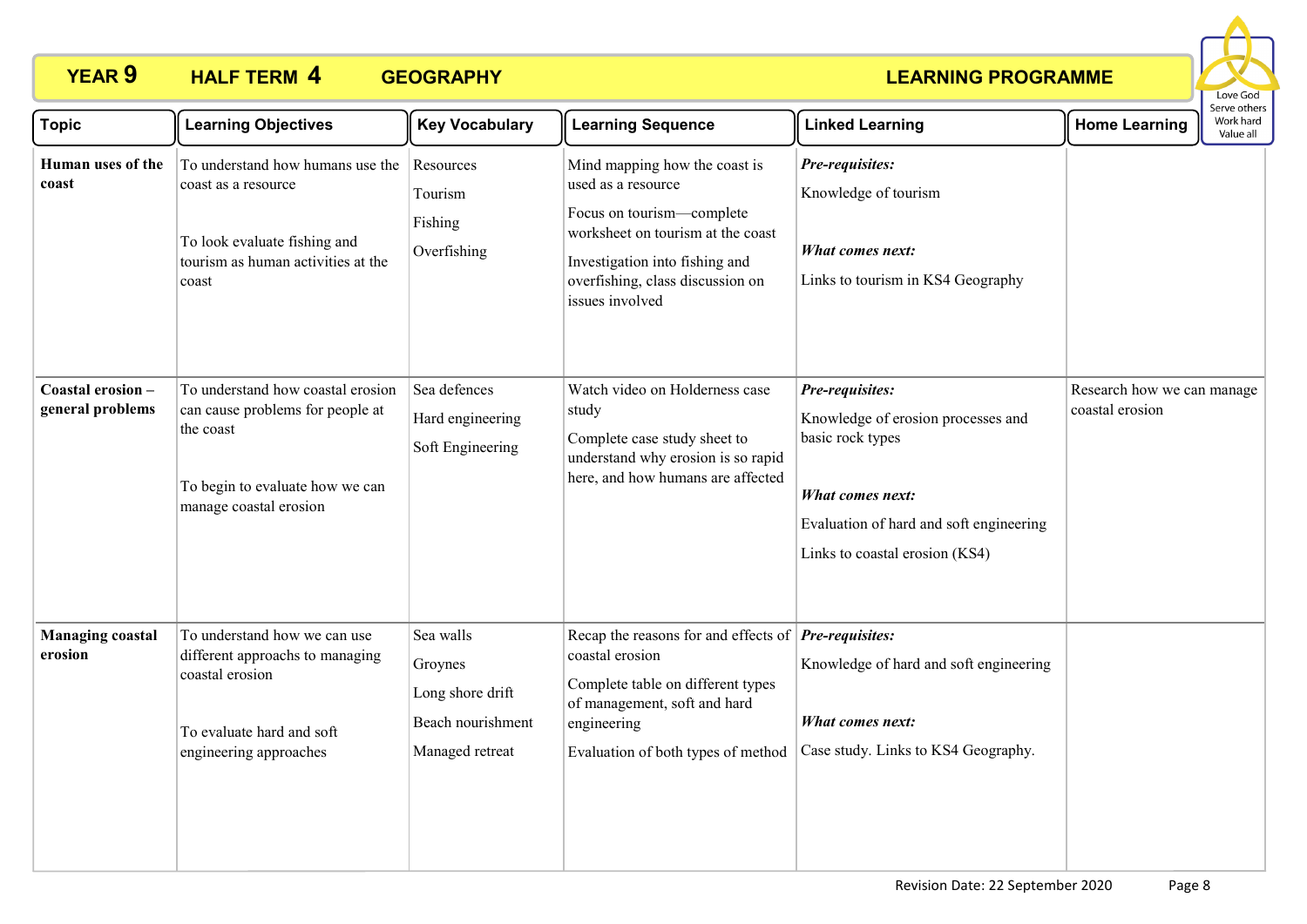

| <b>Topic</b>                                          | <b>Learning Objectives</b>                                        | <b>Key Vocabulary</b>                            | <b>Learning Sequence</b>                                                                                               | <b>Linked Learning</b>                                                     | <b>Home Learning</b>                  | serve other<br>Work hard<br>Value all |
|-------------------------------------------------------|-------------------------------------------------------------------|--------------------------------------------------|------------------------------------------------------------------------------------------------------------------------|----------------------------------------------------------------------------|---------------------------------------|---------------------------------------|
| <b>Coastal erosion</b><br>Case Study -<br>Happisburgh | To understand how coastal erosion<br>is managed at Happisburgh    | Sea Defences<br>Hard and soft<br>engineering     | Describe the location of<br>Happisburgh                                                                                | Pre-requisites:<br>Knowledge of hard and soft engineering                  | Revise for end of topic<br>assessment |                                       |
|                                                       | To evaluate the effectiveness of a<br>coastal management strategy | Groynes<br>Sea wall<br>Rock armour<br>Revetments | Produce a location map to explain<br>why it is at risk<br>Evaluate the sea defences in terms<br>of their effectiveness | <b>What comes next:</b><br>End of topic revision<br>Links to KS4 Geography |                                       |                                       |
|                                                       |                                                                   |                                                  |                                                                                                                        |                                                                            |                                       |                                       |
|                                                       |                                                                   |                                                  |                                                                                                                        |                                                                            |                                       |                                       |
|                                                       |                                                                   |                                                  |                                                                                                                        |                                                                            |                                       |                                       |
|                                                       |                                                                   |                                                  |                                                                                                                        |                                                                            |                                       |                                       |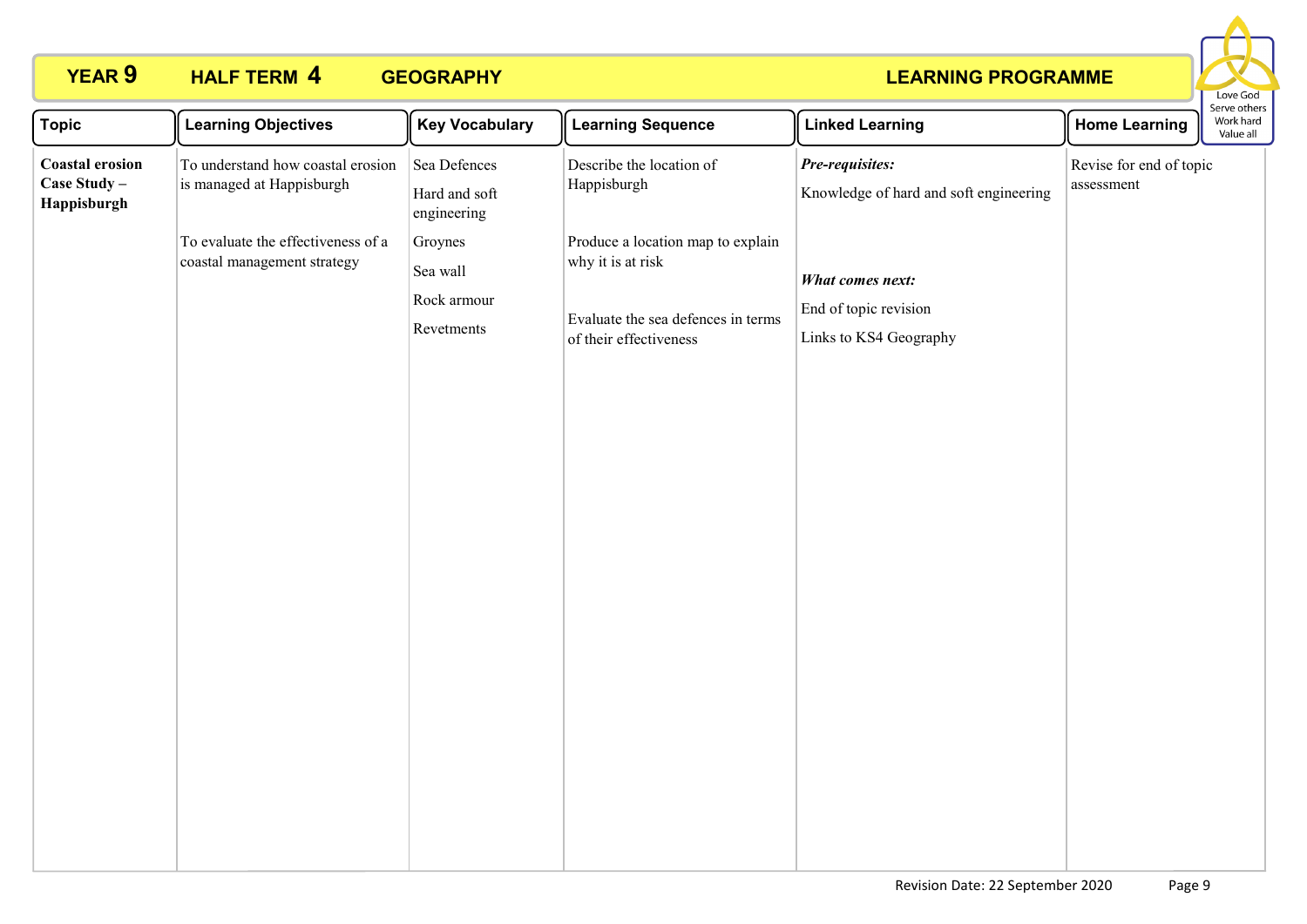

| <b>Topic</b>                             | <b>Learning Objectives</b>                                                                                                                                                                                                                                                          | <b>Key Vocabulary</b>                                                                                   | <b>Learning Sequence</b>                                                                                                                                                                                                                                                    | <b>Linked Learning</b>                                                                                                                                                             | <b>Home Learning</b>                                                  | וסטו אב היוונ<br>Work hard<br>Value all |
|------------------------------------------|-------------------------------------------------------------------------------------------------------------------------------------------------------------------------------------------------------------------------------------------------------------------------------------|---------------------------------------------------------------------------------------------------------|-----------------------------------------------------------------------------------------------------------------------------------------------------------------------------------------------------------------------------------------------------------------------------|------------------------------------------------------------------------------------------------------------------------------------------------------------------------------------|-----------------------------------------------------------------------|-----------------------------------------|
| <b>Introduction to</b><br><b>Russia</b>  | To describe the physical and human Russia<br>features in Russia.<br>To understand key facts about<br>Russia as a country.                                                                                                                                                           | Europe<br>Asia<br>Eurasia<br>Politics<br>Vladimir Putin<br>Moscow                                       | Create a map of Russia's physical<br>and human features.<br>Carousel activity: Facts about<br>Russia.                                                                                                                                                                       | Pre-requisites:<br>Development (Year 9, HT3)<br>Map skills (Year 7)<br>What comes next:<br>Russia's physical features<br>Development topic (GCSE)                                  | Research about the people of<br>Russia                                |                                         |
| Russia's climate &<br>biomes (2 lessons) | To describe the pattern of Russia's<br>climate zones.<br>To describe and explain the<br>distribution of biomes in Russia.<br>To explain how Russia's climate<br>affect physical and human life in<br>the country.                                                                   | Biome<br>Climate graph<br>Tundra<br>Mountains<br>Deciduous forest<br>Coniferous forest<br>Desert        | Creation of a climate graph for<br>areas of Russia (maths skills).<br>Description of human activities in<br>Russia (making links to climate).<br>Creation if a choropleth map of<br>Russia's biomes.<br>Written explanation of reasons for<br>biome distribution in Russia. | Pre-requisites:<br>Knowledge of Russia's geography<br>(previous lesson)<br>Knowledge of biomes (Year 8, HT3)<br>What comes next:<br>Russia's human geography (culture,<br>history) | Find out the countries that<br>used to be part of the Soviet<br>Union |                                         |
| Russia's history<br>and culture          | To describe the size and<br>significance of the Soviet Union<br>and USSR.<br>To explain the reasons for the<br>breakdown of Russia's empire and<br>its current relationship with<br>neighbouring countries.<br>To summarise the current state of<br>Russia's government and culture | Soviet Union<br><b>USSR</b><br>Independence<br>Empire<br>Space race<br>Communism<br>Culture<br>Cold War | Creation of map of Soviet Union &<br>USSR distribution.<br>Creation of timeline of significant<br>moments in Russia's history.<br>Carousel activity: different cultures<br>around Russia.<br>Exam question practice.                                                        | Pre-requisites:<br>Map skills: European knowledge (Year 7)<br>What comes next:<br>Russia's resources and relationships with<br>other countries                                     |                                                                       |                                         |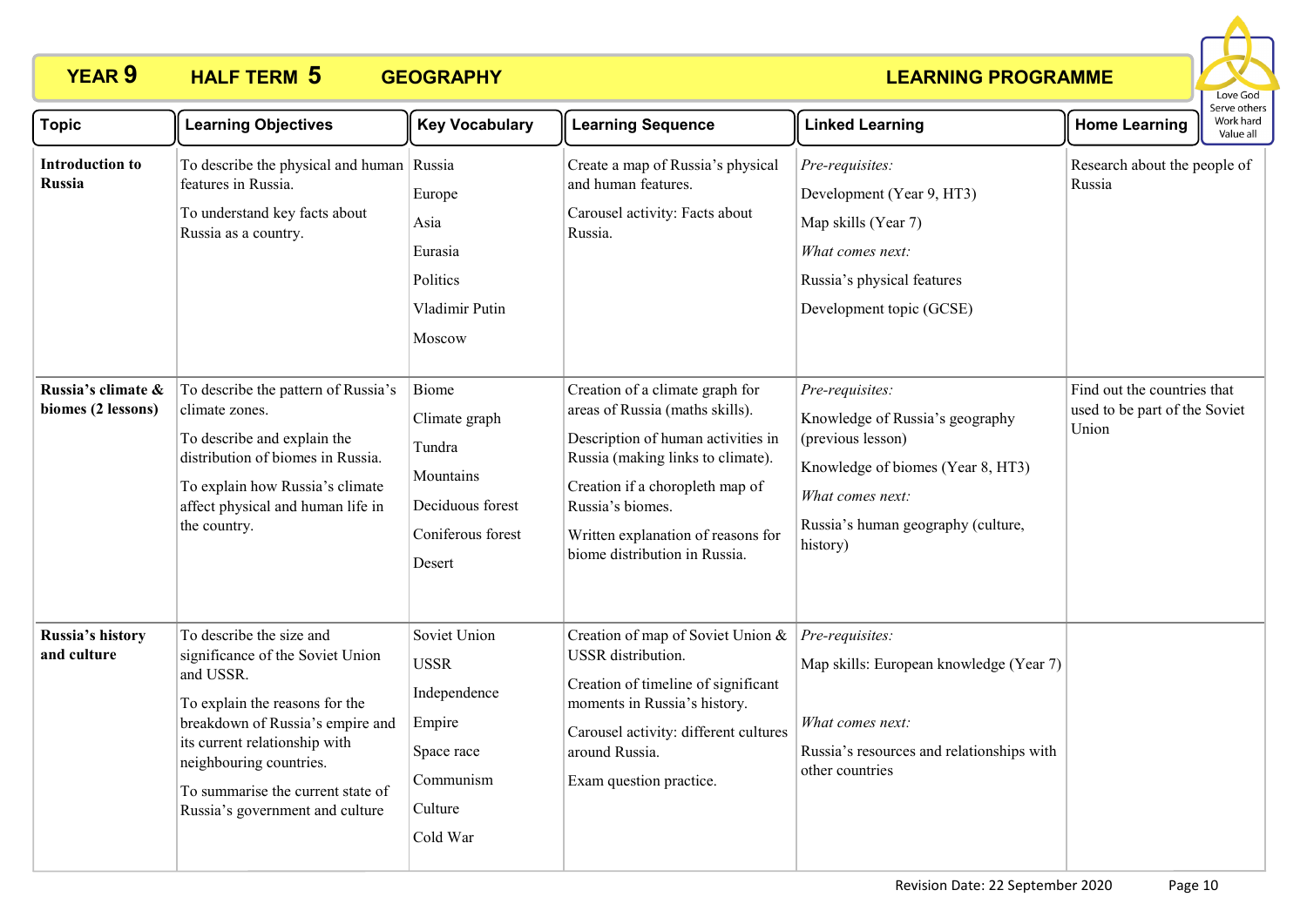

| <b>Topic</b>                  | <b>Learning Objectives</b>                                                                                                                                                                      | <b>Key Vocabulary</b>                                                                                          | <b>Learning Sequence</b>                                                                                                                                                 | <b>Linked Learning</b>                                                                                                                                                                                                                                     | <b>Home Learning</b>                                              | Serve others<br>Work hard<br>Value all |
|-------------------------------|-------------------------------------------------------------------------------------------------------------------------------------------------------------------------------------------------|----------------------------------------------------------------------------------------------------------------|--------------------------------------------------------------------------------------------------------------------------------------------------------------------------|------------------------------------------------------------------------------------------------------------------------------------------------------------------------------------------------------------------------------------------------------------|-------------------------------------------------------------------|----------------------------------------|
| Russia's resources            | To describe the natural resources<br>found within Russia.<br>To explain how Russia's natural<br>resources have impacted the<br>country's economy.                                               | Coal<br>Oil<br>Gas<br>Non-renewable<br>Trade<br>Energy surplus                                                 | Mapping activity: Locations of<br>coal, oil, gas reserves.<br>Investigation into impacts of<br>resource supply.<br>Exam question practice.                               | Pre-requisites:<br>Understanding of natural resources (Year<br>8, HT5)<br>What comes next:<br>Russia's global relationships (close links<br>between lessons)<br>Natural resource management (GCSE)                                                         |                                                                   |                                        |
| Russia and the<br>wider world | To describe Russia's links with the<br>wider world.<br>To explain how Russia's<br>relationships with other countries<br>have changed over time.                                                 | European Union<br><b>Trade Links</b><br>Cold War<br>Energy reserves<br>Vladimir Putin<br>Donald Trump<br>Syria | Key word definitions.<br>Carousel activity: Russia's links<br>with other countries.<br>Exam question practice.                                                           | Pre-requisites:<br>Previous lesson: Russia's natural<br>resources<br>What comes next:<br>Conflict with Ukraine (close links<br>between lessons)                                                                                                            | Research the conflict in<br>Crimea between Russia and<br>Ukraine. |                                        |
| <b>Conflict in Crimea</b>     | To describe Russia's current<br>conflicts with other countries.<br>To explain the reasons for conflict<br>with Ukraine over Crimea.<br>To evaluate why the Crimea<br>conflict in 2014 happened. | Ukraine<br>Crimea<br>Annexation<br>Sanctions<br>European Union<br>Natural resources                            | Investigation and decision making<br>lesson: Gathering information from<br>sources and evaluating the causes,<br>impacts and responsibility for the<br>Crimean conflict. | Pre-requisites:<br>Understanding of Russia's historical links<br>with Ukraine<br>History skills: Using sources to draw<br>conclusions (cross-curricular links)<br>What comes next:<br>Geographies of conflict (continuing on<br>from final Russia lessons) | Research another recent<br>conflict in the world.                 |                                        |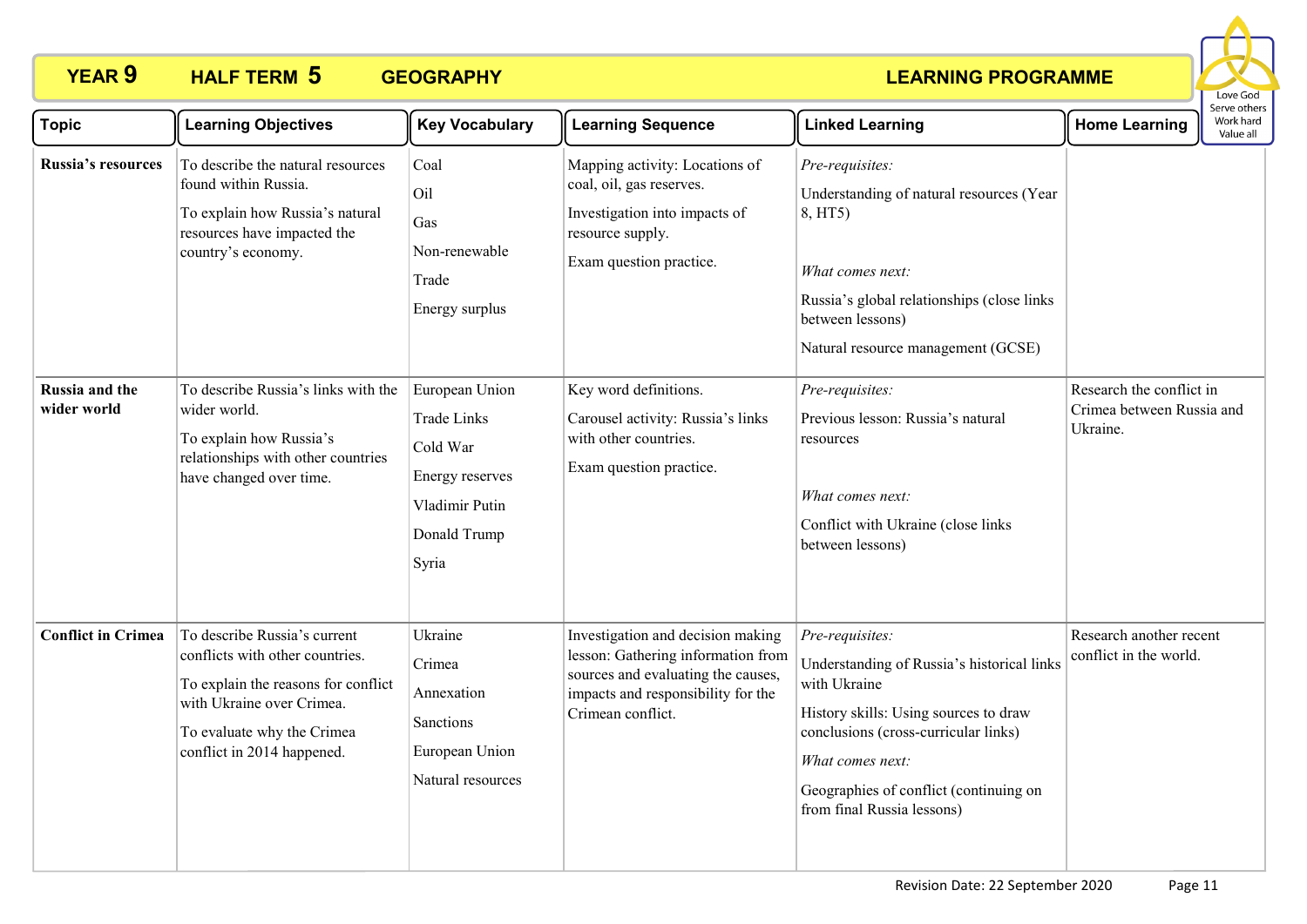

| <b>Topic</b>       | <b>Learning Objectives</b>                                                                                                                                  | <b>Key Vocabulary</b>                                                                  | <b>Learning Sequence</b>                                                                                                                                                               | <b>Linked Learning</b>                                                                                                                                                 | <b>Home Learning</b>                               | Serve others<br>Work hard<br>Value all |  |
|--------------------|-------------------------------------------------------------------------------------------------------------------------------------------------------------|----------------------------------------------------------------------------------------|----------------------------------------------------------------------------------------------------------------------------------------------------------------------------------------|------------------------------------------------------------------------------------------------------------------------------------------------------------------------|----------------------------------------------------|----------------------------------------|--|
| What is conflict?  | To understand what conflict is.<br>To describe and explain the<br>different types of conflict.                                                              | Conflict<br>War<br>Terrorism<br>Persecution<br>Politics<br><b>Beliefs</b><br>Resources | Key word definitions.<br>Key term match-up: different types<br>of conflict.<br>DME: Most important conflicts.                                                                          | Pre-requisites:<br>Understanding of conflict from previous<br>topic<br>What comes next:<br>Lessons focus on different types of<br>conflict highlighted in first lesson | Research conflict in Syria                         |                                        |  |
| War in Syria       | To describe the reasons for war,<br>using Syria as an example.<br>To explain the social, economic<br>and political impacts of war on a<br>number of scales. | Civil War<br>Syria<br>Sanctions<br>Terrorism<br>Middle-East<br>Resources               | Key word definitions.<br>Carousel activity: Information<br>gathering on causes and impacts of<br>civil war in Syria.<br>Class debate: Should Britain get<br>involved in Syrian war?    | Pre-requisites:<br>Understanding of conflict.<br>Britain's relationship with Syria (Year 8,<br>HT1)<br>What comes next:<br>Terrorism (close links with this lesson)    |                                                    |                                        |  |
| What is terrorism? | To describe the different types of<br>terrorism.<br>To use examples to explain why<br>terrorism occurs and its impacts on<br>the world.                     | Terrorism<br><b>ISIS</b><br>Al-Qaeda<br>Osama Bin-Laden<br>World Trade Centre          | Match-up activity: types of<br>terrorism.<br>Timeline of key terrorist incidents<br>around world.<br>Investigation why terrorism occurs.<br>Class debate: Why does terrorism<br>occur? | Pre-requisites:<br>Links to war in previous lesson.<br>Links to History topics on conflict (cross-<br>curricular).<br>What comes next:<br>Conflicts of culture         | Research the Black Lives<br>Matter protests in USA |                                        |  |